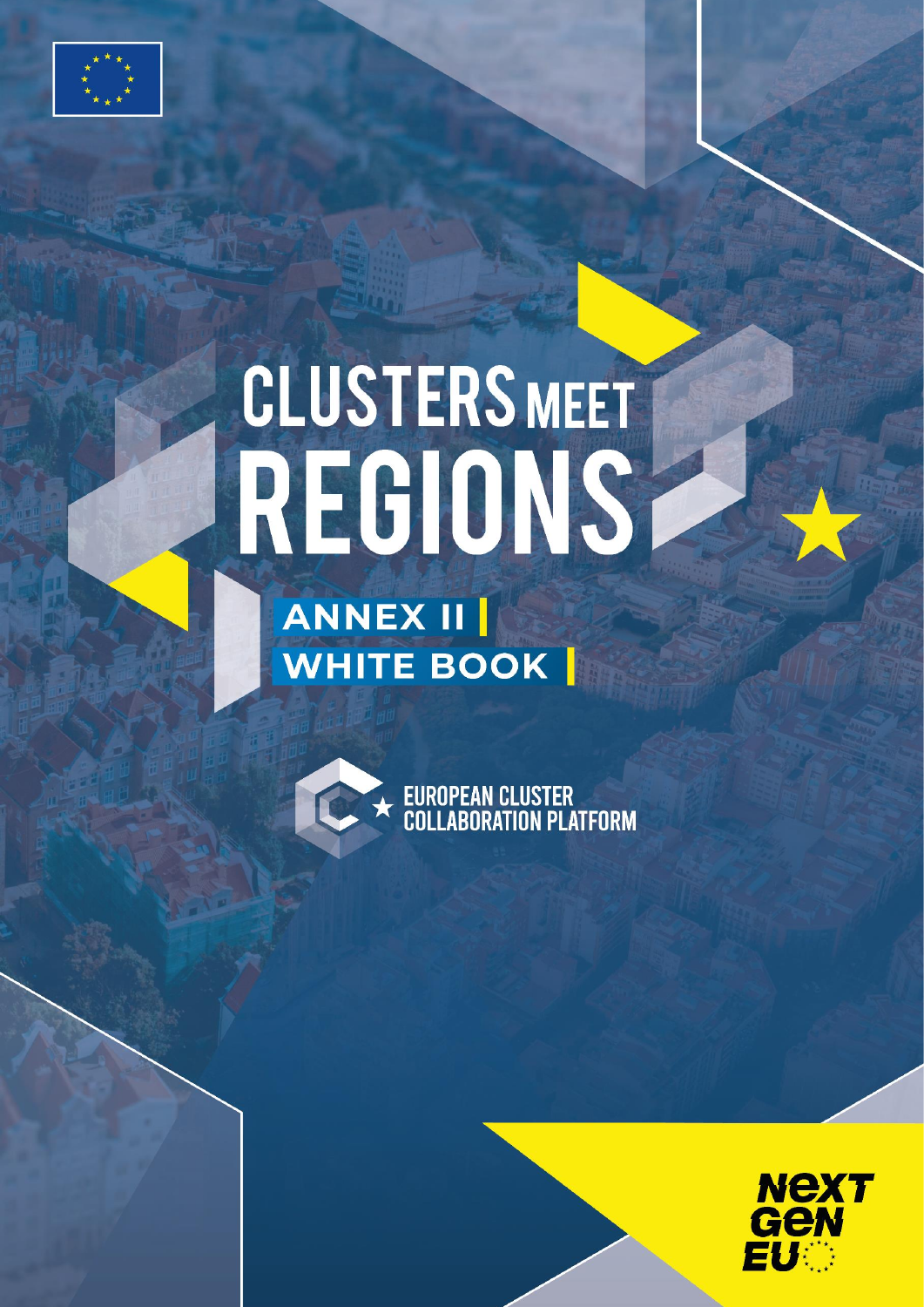*The information contained in this document is for general guidance only. The final collaboration arrangements will be agreed in due time between the selected Local Host and the European Cluster Collaboration Platform.*

# **1. General information**

Clusters meet Regions workshops are helpful for cluster managers and policy makers resulting in the engagement of clusters in the regional priorities. Regional authorities need to know their clusters and understand how they can shape, improve, and effectively help in the design and the implementation of the regional development policies. Cluster organisations and their members should take actions and implement projects that are relevant for the economic development of their local communities.

The topic of Clusters meet Regions events will be aligned with the development priorities of the regions interested in hosting this event; in line with the EU updated industrial strategy<sup>1</sup> for green and digital transition and resilience building and according to their smart specialisation strategies<sup>2</sup> developed at national and/or regional level. Local clusters should facilitate engagement and collaboration with other European clusters in the same or related economic activities and thus complement regional assets and reinforce capacities to lead green transition, accelerate digital transition and build resilience.

# **2. Dates**

Clusters meet Regions workshops are intended to be held during the working weekdays, preferably on Tuesday, Wednesday, or Thursday, avoiding major international holidays, school holidays, as well as summer/winter holidays. It is of great interest to connect the workshop to already existing major B2B local event (exhibition, conference), falling into the thematic priority areas.

# **3. Workshop format**

As we currently living in a period of uncertainty during the pandemic, the evolution of the sanitary situation is being closely monitored. ECCP organising team and the Host City commit to uphold the local regulations in place at the time of the Workshop. Therefore, if the local government does not allow for meetings and events to take place at the time of the event, the event will become 100% virtual or will be postponed.



<sup>&</sup>lt;sup>1</sup> [Updating the 2020 Industrial Strategy \(europa.eu\)](https://ec.europa.eu/commission/presscorner/detail/en/ip_21_1884)

<sup>2</sup> Home - [Smart Specialisation Platform \(europa.eu\)](https://s3platform.jrc.ec.europa.eu/)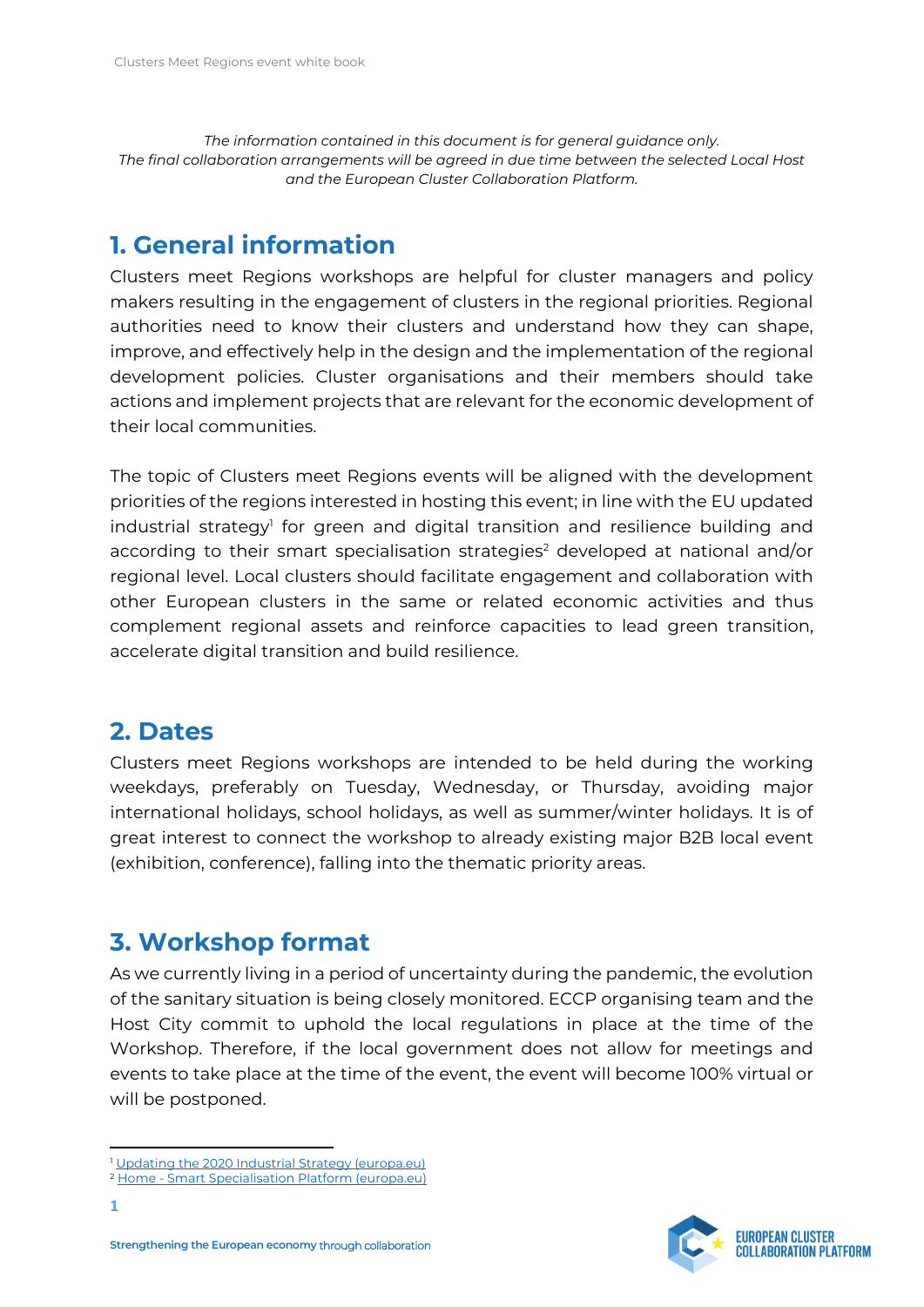# **4. Venue & Meeting requirements**

There is no strict requirement for the choice of the venue. All options are welcomed (conference hotel, university, technology park, etc.). Make sure that there is access for disabled attendees.

The costs for all following requirements are to be covered by the Hosting City.

### **a. Conference room**

- Number 1
- Seating capacity: up to 150
- Days: 2
- Technical equipment AV facilities, excellent internet connection including a laptop, screen, VGA projector, stage with lectern and micros and equipment to have remote speakers and attendees

### **b. Meeting rooms**

- Number 2
- Seating capacity: up to 50 (for breakout sessions)
- Days: 2
- Technical equipment: Av facilities, Internet connection including a laptop and VGA projector for every meeting room and equipment to have remote speakers, attendees.

### **c. ECCP office room**

- Number 1
- Seating capacity 10
- Days 3
- Technical equipment: Internet wireless connection, laser colour printer and photocopy facility

Room set up (mainly for the meeting rooms) may vary and change during the day. Ant additional costs are covered by the Hosting City. The Hosting City should also provide the ECCP organising team with a map and information on the venue facilities.

### **d. Welcome desk**

The welcome desk should be equipped with competent staffs (at least 2 pax), provided by the Hosting organisation. The desk should be operational before the arrival of the participants till the end of the workshop programme.

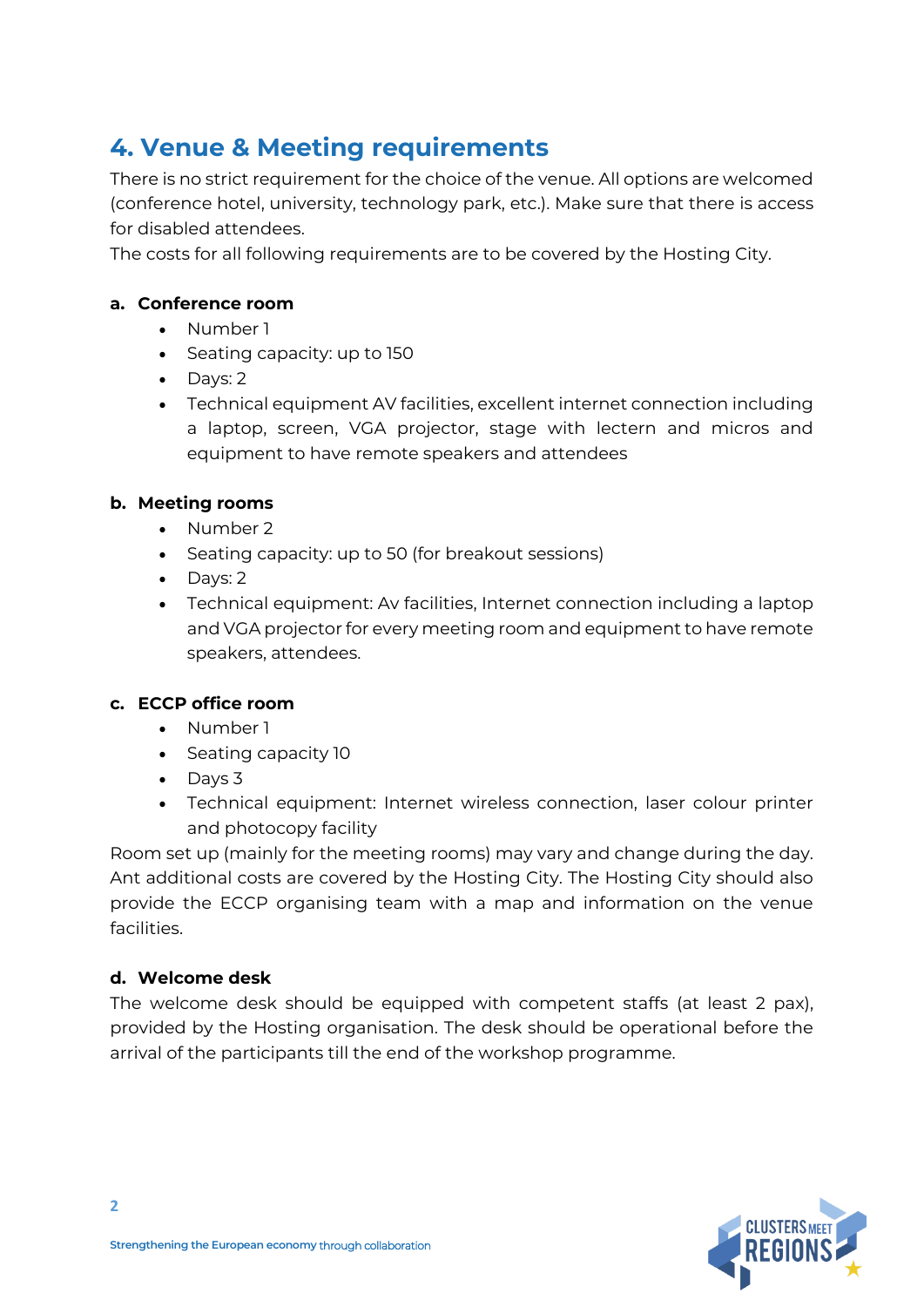# **5. Social programme and catering**

The various networking elements during the Workshop include coffee and tea breaks, lunches and site visits and will be open to all participants. Welcome reception and dinner (day 1) are offered to limited guests (speakers and officials) and are by invitation only. The proposal should include 2 lunches, 4 coffee breaks, 1 reception and 1 dinner, following the agenda:

### **DAY 0**

• Evening – Reception (for speakers and officials), by invitation only

### **DAY 1**

- Morning 1 coffee break
- Lunch for all attending speakers, delegates, press
- Afternoon 1 coffee break
- Evening Dinner (for all speakers and officials), by invitation only

### **DAY 2**

- Morning 1 coffee break
- Lunch, for all attending speakers, delegates, and press
- Afternoon 1 coffee break

Special menus for vegetarians and allergic people should be considered. Information on the requirements shall be provided by ECCP organising team prior the event.

# **6. Programme schedule**

By visiting ECCP [website](https://clustercollaboration.eu/events/organised-by-eccp/clusters-meet-regions) could be found all background information (input paper, agenda, proceedings and video recording) related to the Andalusia pilot event that took place in Málaga the 16<sup>th</sup> and 17<sup>th</sup> of February 2022 or in Vilnius the 26<sup>th</sup> and 27<sup>th</sup> of April 2022.

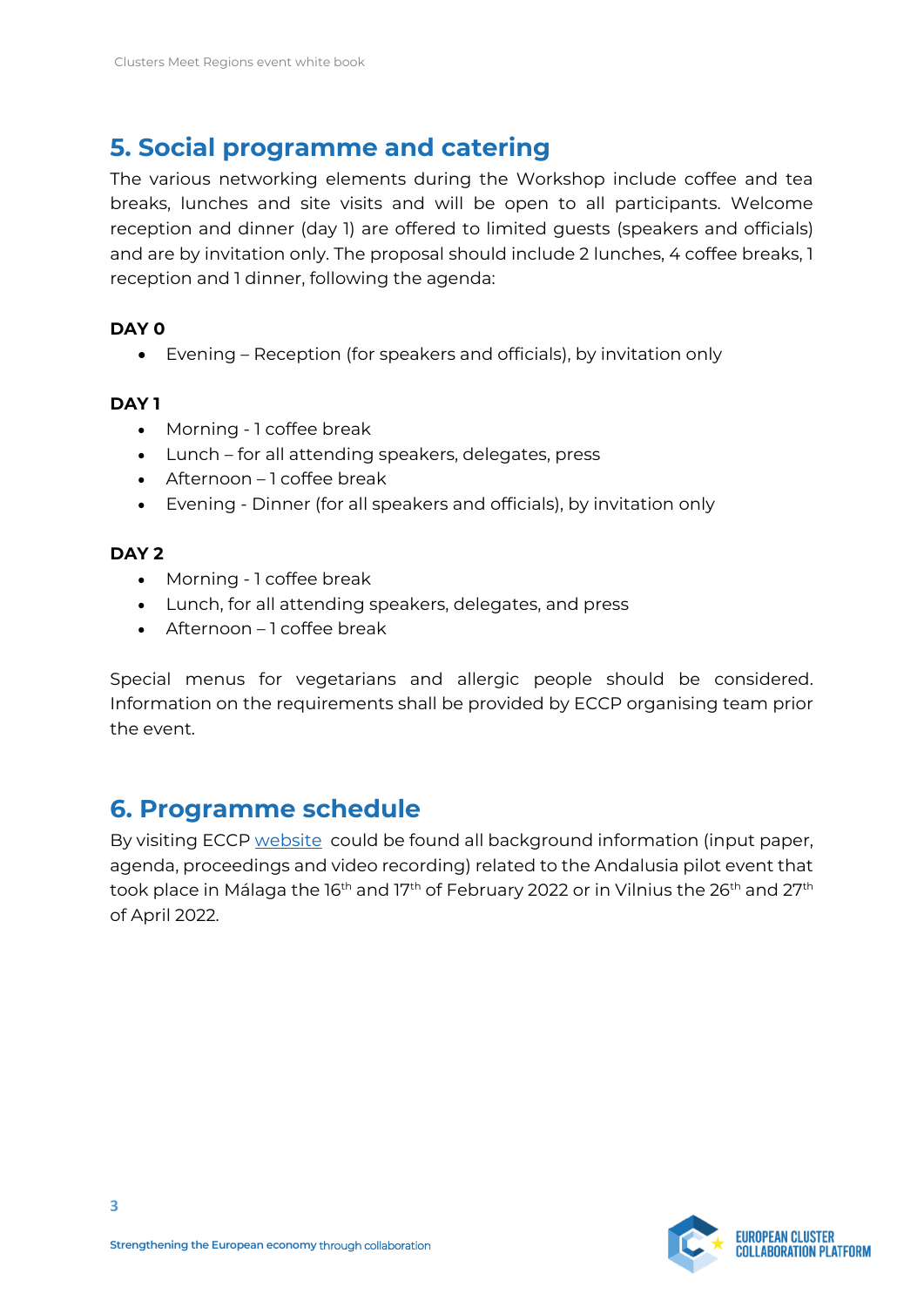# **7. Technical equipment and technicians**

Technical equipment for meetings room have been described in point 4 in the current document.

AV equipment for hybrid event with approx. 100-150 pax in the main conference room and approx. 200pax online via Zoom videoconferencing platform.

### **Sound**

• PA system suitable for the main conference room/venue

### **Digital mixer**

- 5 (or more) headset microphones for the speakers on the podium
- 2 handheld microphones for the local audience during Q&A session
- Monitor speakers on the podium for remote connections
- If media invited monitor speaker for them

### **Video**

- 1) 1 big screen (or 2 separate ones) capable of showing simultaneously: - local presentation + gallery view of remote speakers or
	- remote presentation + pinned image of the remote speaker
- 2) 2 or 3 cameras (could be remotely operated) 1 for the podium and 1 or 2 for audience view

### **Videomixer**

• Remote participants must be able to see podium or audience

**Preview monitor(s)** in front of the podium - must be able to show either local presentation + gallery or remote presentation + pinned speaker

• A countdown timer will be a good add-on

**Remote clicker** (wireless mouse), USB-C and miniDP adapters for additional laptops if needed

**Enough powerful laptops** for the SoW defined, all equipment with digital (USB or DVS) soundcards and videocapture cards

### **Technical staff**

Min 1 sound engineer (optionally 1 mic guy) and 2 video engineers (1 for camera directing/ screens and 1 for remote connections)

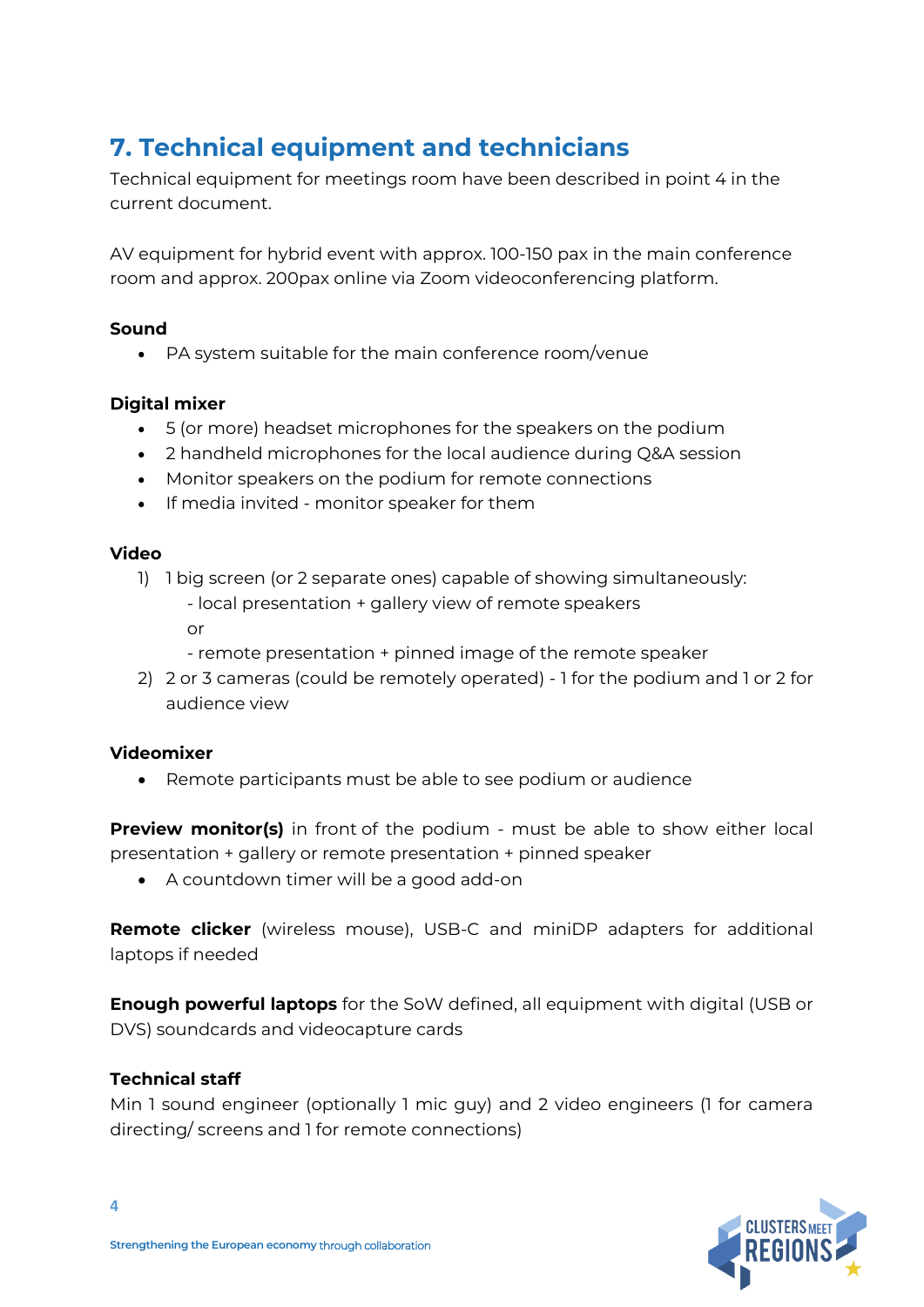# **8. Accommodation and Hotel requirements**

The meeting venue should be nearby (walking distance preferably) or up to 5 min by car and well connected to the proposed hotels. The Host organisation should propose 2-3 hotels at a competitive rate per night per room, single or double use, including buffet breakfast and VAT no more than 130 euro for a single room per night. Between 30 to 50 rooms to be provided at a competitive rate.

Duration of the delegates stay: min 1, max 3 nights, mainly single occupancy. Complimentary rooms for the ECCP organising and marketing team (currently 7 pax) for 3 nights during the Clusters meet Regions Workshop should be part of the above negotiations.

Free room upgrades for few officials would also be highly appreciated.

The Hosting organisation should provide additional information on allotments for each hotel as well as cancellation policies and reservation procedures.

# **9. Site inspection**

A site inspection could be organised in order to visit all proposed venues, hotels and meeting facilities and to discuss all important organisational, content and agenda matters.

# **10. Technology & Industry tours**

Playing a vital role within the conference program, the technology visits are usually scheduled for Day 2 of the Workshop programme. The themes and sites for the visit are to be proposed in a way that will showcase the overall development of the region and will give the best examples of the clusters and networks operation. Each tour should feature valuable insights about the industry itself, its role within the regional development, the methods used to establish the cluster or business network, challenges met along the way, as well as the successful stories.

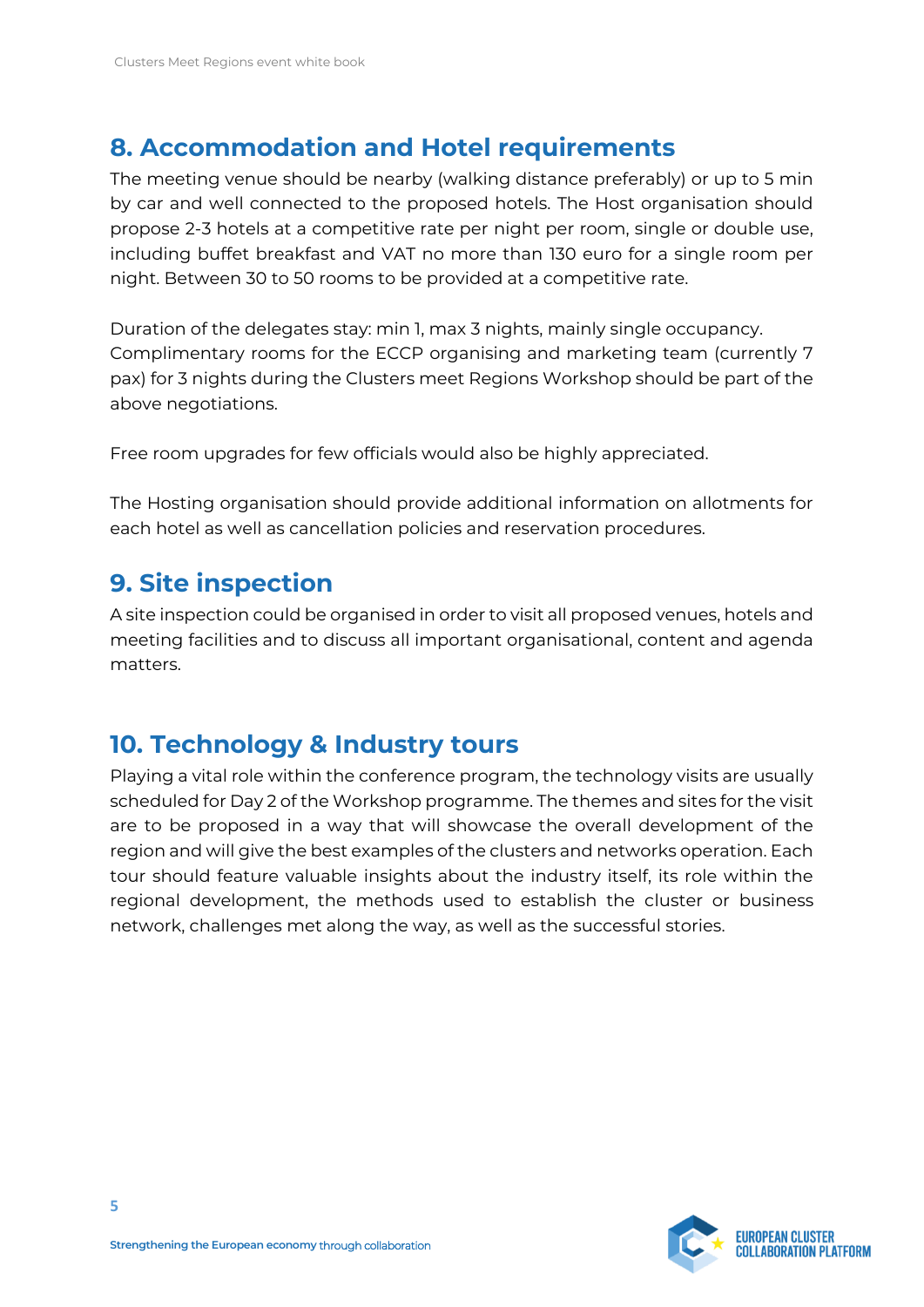# **11. Accessibility**

Despite the fact, accessibility holds just 10% of the overall assessment process, proposals should detail flights and low-cost connections from major European cities. Information about transfers from airport and hotel, as well as meeting venue is also highly welcomed, as will be included in the delegate's pack. In all cases, where the region or the Host organisation has special arrangements with airlines, that should be also considered in the proposal.

### **12. Marketing & PR**

The ECCP will elaborate the materials for the promotion (before, during and after) to be used in the communication channels of the platform itself, European Commission and any other relevant national or local channels.

ECCP marketing team will design the layout of the whole event communication tools in close cooperation with the local host. It will also organise the emailing of the invitation to the event and promote it through social media channels. ECCP is responsible for printing the final programme, as well as delegate's badges.

# **13. Fees & Registration**

Clusters Meet Regions are free of charge for all attending delegates (in person or online). Under no circumstances participation fees shall be charged.

Registrations to the Workshop are done through the online registration platform provided by ECCP organising team.

Confirmation of registrations of participants will be done by ECCP.